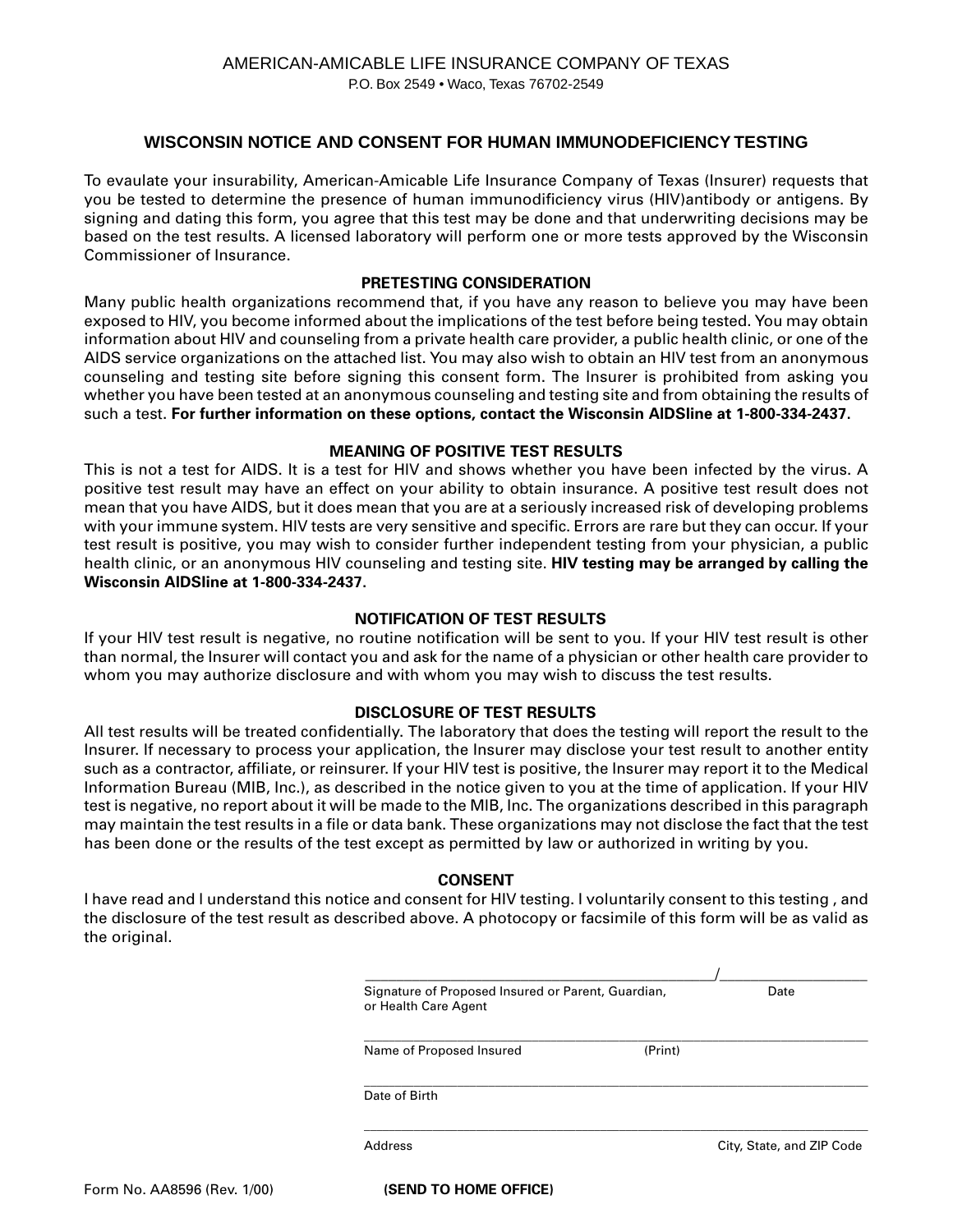## **RESOURCES FOR PERSONS WITH A POSITIVE HIV TEST**

The **Wisconsin AlDSline** provides accurate, timely information on AIDS/HIV to people throughout Wisconsin. It offers confidential answers to your questions on the implications of a positive HlV antibody test. The Wisconsin AlDSIine also provides a comprehensive listing of HlV-related medical and social services, such as dental and physician care, home care, legal aid, pastoral care, support groups, and counseling and information on Wisconsin's AIDS service organizations. To contact the Wisconsin AlDSIine, call **1-800-334-2437**. In Milwaukee, call **(414) 273-2437**.

**AIDS Resource Centers of Wisconsin** provide direct support services to people living with AIDS and HlV infection. Services include medical referral, financial assistance, legal counsel, emotional support, referral for pastoral care, assistance with daily living needs, support groups, and comprehensive care management. Call, visit, or write the AIDS Resource Center near you:

| <b>Appleton</b>   | <b>AIDS Resource Center of Wisconsin</b><br>120 North Morrison St., Ste. 201<br>Appleton, WI 54911<br>(920) 733-2068 or (800) 773-2068<br>Fax: (920) 733-7786                                                  | Counties served: Calumet, Fond du Lac,<br>Green Lake, Marquette, Oconto, Outagamie,<br>Sheboygan, Waupaca, Waushara, Winnebago     |
|-------------------|----------------------------------------------------------------------------------------------------------------------------------------------------------------------------------------------------------------|------------------------------------------------------------------------------------------------------------------------------------|
| <b>Eau Claire</b> | <b>AIDS Resource Center of Wisconsin</b><br>505 Dewey St. South, Ste. 107<br>Eau Claire, WI 54701<br>or<br>P.O. Box 11<br>Eau Claire, WI 54702-0011<br>(715) 836-7710 or (800) 750-2437<br>Fax: (715) 836-9844 | Counties served: Barron, Buffalo, Burnett,<br>Chippewa, Clark, Dunn, Eau Claire, Pepin,<br>Pierce, Polk, Rusk, St. Croix, Washburn |
| <b>Green Bay</b>  | <b>AIDS Resource Center of Wisconsin</b><br>824 South Broadway<br>Green Bay, WI 54304<br>or<br>P.O. Box 2040<br>Green Bay, WI 54306-2040<br>(920) 437-7400 or (800) 675-9400<br>Fax: (920) 437-1040            | Counties served: Brown, Door, Kewaunee,<br>Manitowoc, Marinette, Menominee, Shawano                                                |
| Kenosha           | <b>AIDS Resource Center of Wisconsin</b><br>1212 57th St.<br>Kenosha, WI 53140<br>or<br>P.O. Box 0173<br>Kenosha, WI 53141-0173<br>(414) 657-6644 or (800) 924-6601<br>Fax: (414) 657-6949                     | Counties served: Jefferson, Kenosha, Racine,<br>Walworth                                                                           |
| <b>La Crosse</b>  | <b>AIDS Resource Center of Wisconsin</b><br><b>Grandview Center</b><br>1707 Main St., Ste. 420<br>LaCrosse, WI 54601<br>(608) 785-9866<br>Fax: (608) 784-6661                                                  | Counties served: Jackson, La Crosse, Monroe,<br>Trempealeau, Vernon                                                                |
| <b>Milwaukee</b>  | <b>AIDS Resource Center of Wisconsin</b><br>820 North Plankinton Road<br>Milwaukee, WI 53203<br>or<br>P.O. Box 92487<br>Milwaukee, WI 53202-0487<br>(414) 273-1991 or (800) 359-9272<br>Fax: (414) 273-2357    | Counties served: Milwaukee, Ozaukee,<br>Washington, Waukesha                                                                       |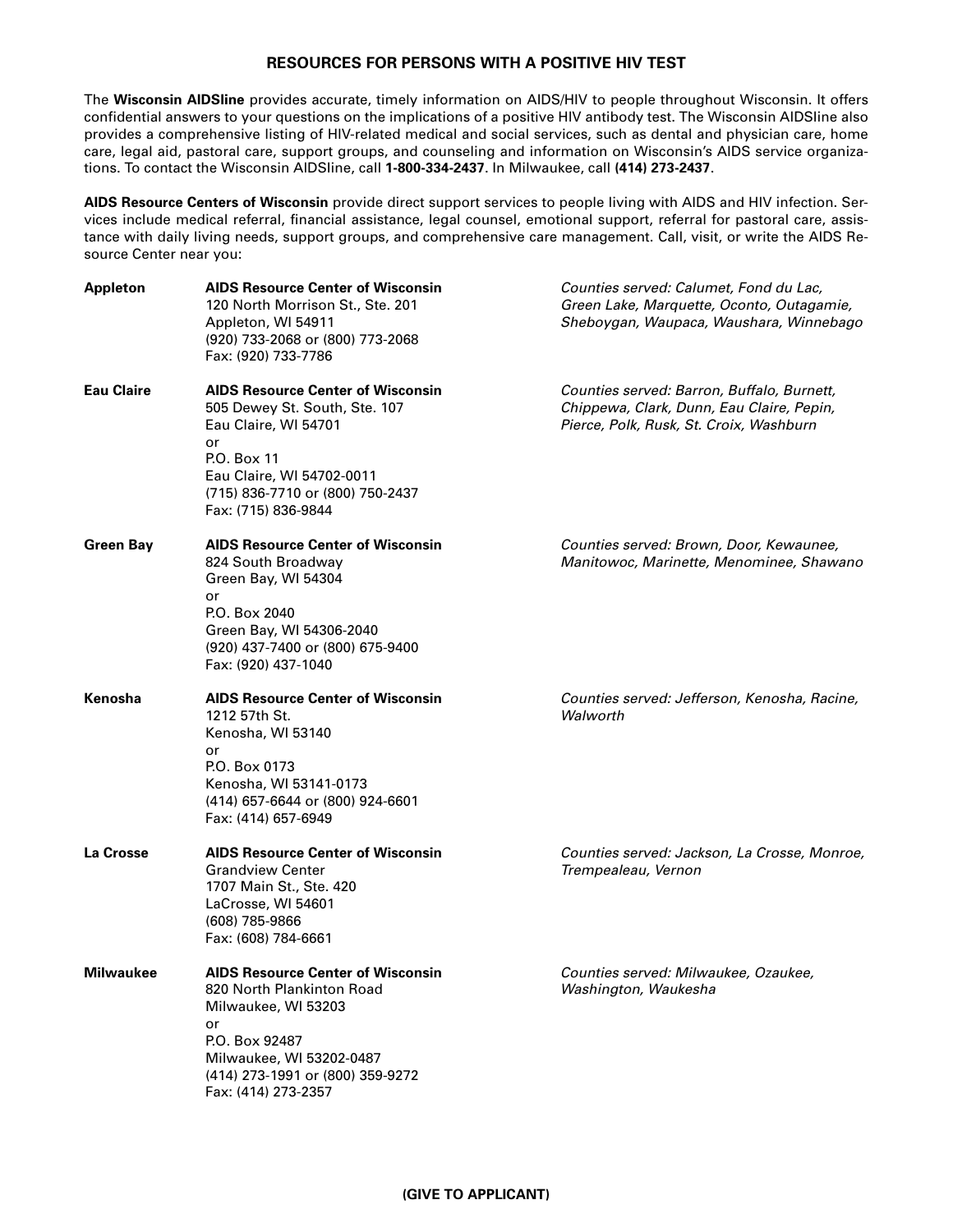| <b>Rhinelander</b> | <b>AIDS Resource Center of Wisconsin</b><br>Oneida County Health Department<br>P.O. Box 400, Courthouse<br>Rhinelander, WI 54501<br>(715) 369-6228 or (800) 374-7678<br>Fax: (715) 369-6112 | Counties served: Florence, Forest,<br>Oneida, Price, Vilas             |
|--------------------|---------------------------------------------------------------------------------------------------------------------------------------------------------------------------------------------|------------------------------------------------------------------------|
| <b>Superior</b>    | Information to be announced.<br>Contact Eau Claire office until then.                                                                                                                       | Counties served: Ashland, Bayfield, Douglas,<br>Iron, Sawyer           |
| Wausau             | <b>AIDS Resource Center of Wisconsin</b><br>1105 Grand Avenue, Ste. 3<br>Schofield, WI 54476<br>(715) 355-6867<br>Fax: (715) 355-7684                                                       | Counties served: Langlade, Lincoln, Marathon,<br>Portage, Taylor, Wood |

# **Additional Dennis C. Hill<br>Resources: Harm Reduction**

**Harm Reduction Center `** AODA Outpatient Clinic 4311 West Vliet St. (414) 342-4333 Fax: (414) 342-4710

# **Survival/Revival Resale**

**Milwaukee's Best Resale Shop** 246 East Chicago St. Milwaukee, WI 53202 (414) 291-2856 Fax: (414) 291-2857

## **Wisconsin AIDS Research Consortium**

820 North Plankinton Ave. Milwaukee, WI 53202 or P.O. Box 92487 Milwaukee, WI 53202-0487 (414) 225-1600 or (800) 359-9272 Fax: (414) 225-1656